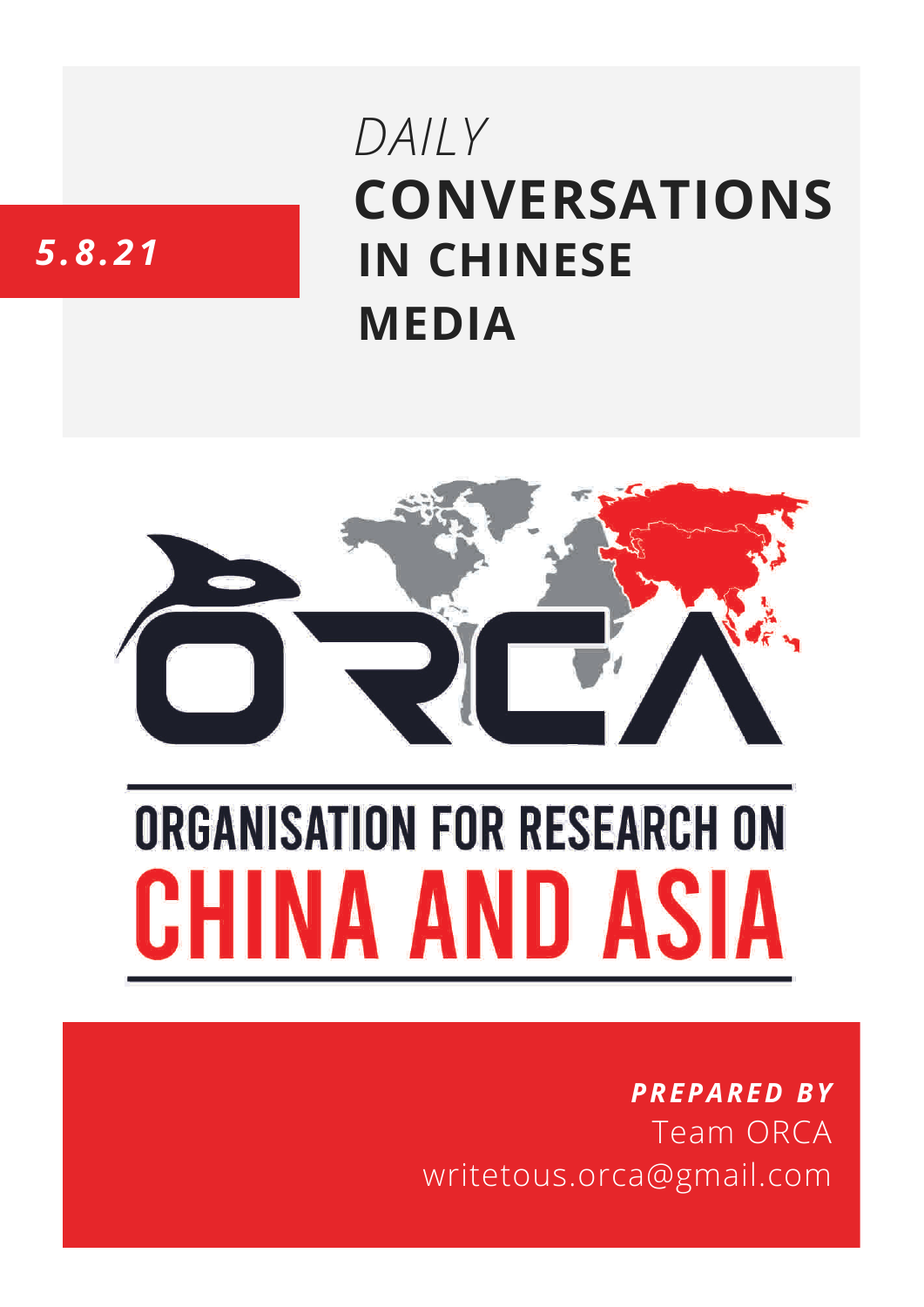#### **I. Social Media Chatter in China**

- **Chinese troops patrolling near Pangong Lake:** Official Weibo account of Xinjiang Military region uploaded a video in which troops can be seen patrolling in the area near Pangong lake and singing a song about loyalty to the party. The post says that the soldiers of the Red Army Corps of the Xinjiang military region will "remain true to the original aspiration and keep the mission firmly in mind": this was a slogan given by Xi Jinping at the 19th Party Congress. See Image 1 in which carving on the ground says "long live our motherland" which is a screenshot from the video and also shows traces of the camp left by the troops stationed during an earlier time.
- **Video shows violence against teacher**: A [video](https://twitter.com/fangshimin/status/1423439498344423429) uploaded by a Chinese dissident on Twitter shows 3 people kicking down a door to enter a room in which a teacher was tutoring students. They then drag the teacher out, yell at him and then asks him to show his ID. In the video, they are speaking in Anhui's dialect (Jianghuai dialect). There is split regarding understtanding of whether this was done in light of new rules regarding off-school tutoring or for pandemic prevention.

#### **II. News in China**

- Amidst surge in COVID-19 cases, China has [imposed](https://www.sixthtone.com/news/1008165) stricter scrutiny over issuing/renewing passports to curb "non-urgent and unnecessary" crossborder travel.
- Chinese Maritime Administration has announced that China will conduct military training within a line of eight points in the South China Sea (SCS), and that sailing in is prohibited from August 6 to 10. The area restricted for the exercise has hence become one of the largest restricted areas imposed in the SCS.
- Yuan Shuhong (Secretary of the Party Leadership Group of the Ministry of Justice of the Communist Party of China) and Bu Xiaolin (Chairman of the Inner Mongolia Autonomous Region Government) have recently resigned due to health reasons. However, as many leaders in the past have continued to serve even in health conditions, these resignations perhaps reflect that the Central Committee of the Communist Party of China seems to have taken a new approach to the health problems of senior officials.
- [Xinhua](http://www.xinhuanet.com/english/2021-08/05/c_1310108102.htm) Net and [People's](http://paper.people.com.cn/rmrb/html/2021-08/05/nw.D110000renmrb_20210805_4-03.htm) Daily covered Wang Yi's speech at the East Asia Summit (EAS) where he pushed back against the US and Japan on issues of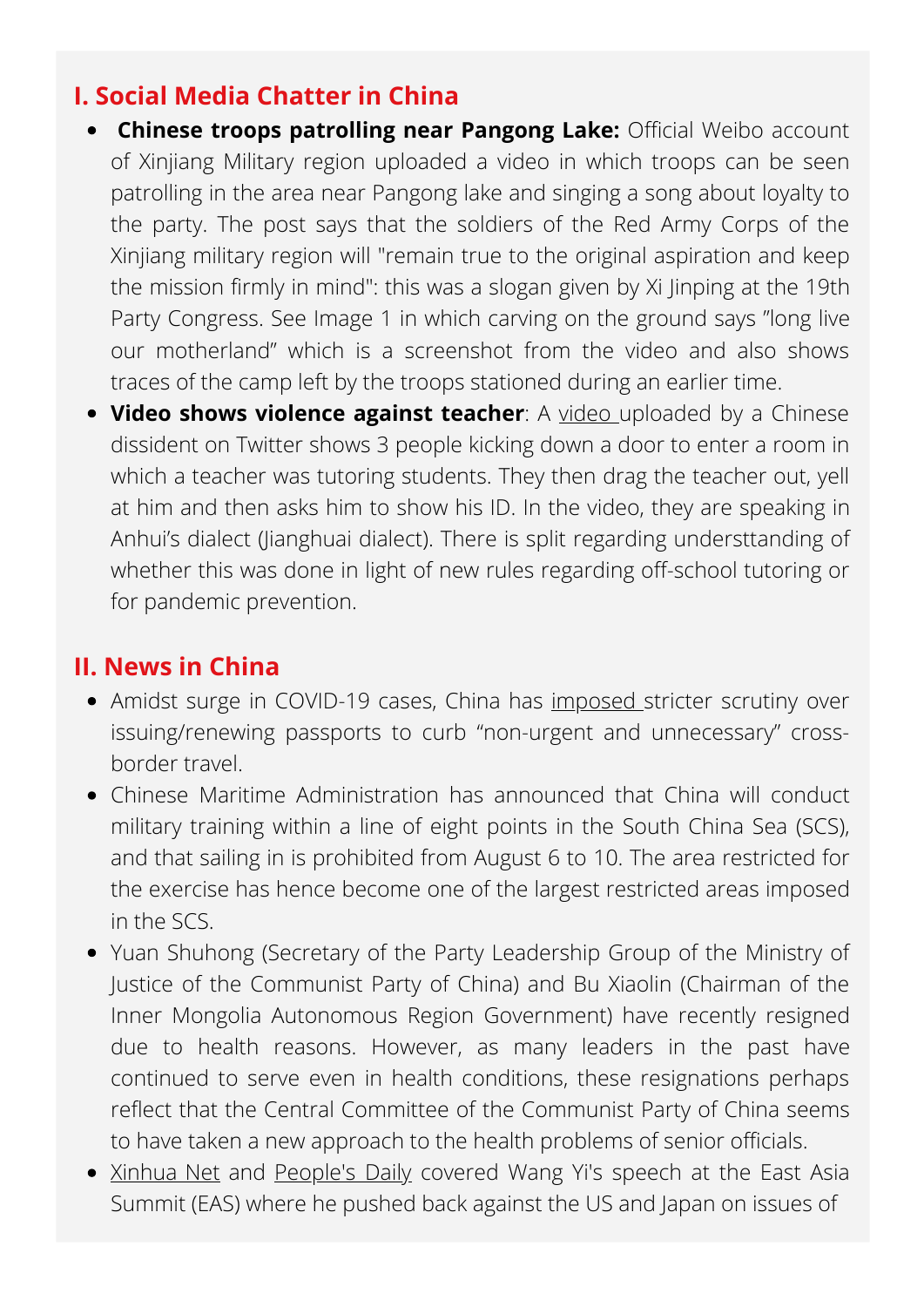issues of human rights. Importantly, Yi spoke of "massive killing exercise by the United States on American Indians" as "the real genocide". He also said that "massive casualties" suffered by innocent civilians due to warfare by the US are "crimes against humanity".

• State-backed Shanghai Electric's President Huang Ou has died by suicide; his wife says that he tried to cut his wrist on 30.7.21 but was rescued and two days later hehe went to work as he was being asked repeatedly to attend meetings. While initial reporting only mentioned that he suddenly died, reports have now started stating that he died by suicide quoting his wife. As Shanghai Electric in May 2021 issued a major risk warning which could lead to it facing a loss of 8.3 billion yuan and as Zheng Jianhua, Secretary of the Party Committee and Chairman of Shanghai Electric (Group) Corporation was suspected of violations, Ou's suicide could be spurred by high-level power struggle within the Chinese Communist Party (CCP) itself.

### **III. India Watch**

- China's SCS military training must be viewed in tandem with : US' large-scale military exercise in the Indo-Pacific region for nearly a [month](https://www.naval-technology.com/news/us-indopacom-commences-large-scale-global-exercise-21/) starting on August 2 (with participation from British Armed Forces, the Australian Defence Force and the Japanese Self-Defense Force). Concurrently, USS Carl Vinson aircraft carrier has been deployed to the region on August 2, carrying a squadron of F-35C naval stealth [fighters](https://www.navalnews.com/naval-news/2021/08/u-s-navy-carl-vinson-carrier-strike-group-departs-on-deployment/) for the first time, bringing the total number of US-made five-generation aircraft around mainland China to nearly 100.
- India's Defence Ministry has also announced that it will send a task force of four [warships](https://www.janes.com/defence-news/news-detail/indian-navy-to-send-task-force-on-months-long-indo-pacific-deployment) on a two-month mission to the Indo-Pacific, including into the SCS. Furthermore, British carrier strike group HMS Queen Elizabeth has [entered](https://edition.cnn.com/2021/07/30/asia/south-china-sea-military-activity-hms-queen-elizabeth-intl-hnk-ml/index.html) the SCS while France's aircraft carrier [Charles](https://www.ft.com/content/fac21cf6-076d-4c6e-8596-f8c203011a48) de Gaulle is also on its way to the region. With Europe and the US showing increasingly active presence in the SCS, India and its Asian partners must use this opportunity to further maritime security and defence cooperation while building capabilities in the region.
- With regards to military activities in China with a view on India's national security, it is important to note that a number of events have happened in quick succession after Xi's Tibet visit.